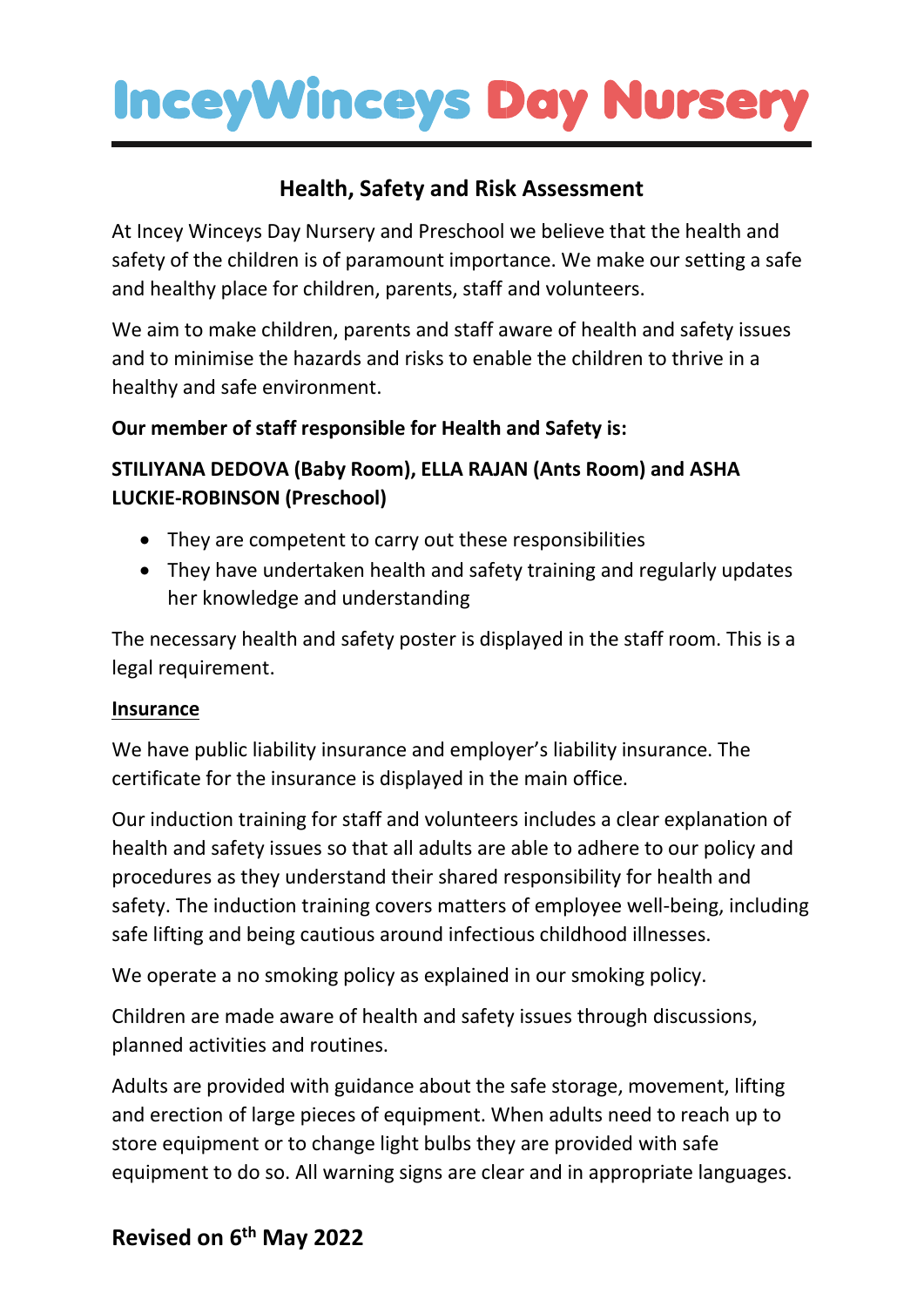# **InceyWinceys Day Nurse**

The sickness of staff and their involvement in accidents is recorded.

We keep all cleaning materials in their original containers, and they are stored in the locked cleaning cupboard away from the children.

### **Electrical/Gas Equipment**

- All electrical/ gas equipment conforms to safety requirements and is checked regularly.
- Our boiler/ electrical switch gear/ meter cupboard is not accessible to children.
- Fires, heaters, electric sockets, wires and leads are properly guarded and the children are taught not to touch them.
- There are significant sockets to prevent overloading.
- Lighting and ventilation is adequate in all areas including storage areas.
- All resources and materials from which children select are stored safely.
- All equipment and resources are stored or stacked safely to prevent them accidentally falling or collapsing.

### **Outdoor Area**

- Our outdoor area is securely fenced.
- Our outdoor area is checked for safety and cleared of rubbish before it is used.
- Adults and children are alerted to the dangers of poisonous plants, herbicides and pesticides.
- Where water can form a pool on equipment, it is emptied before children start playing outside.
- Any outdoor sandpit is covered when not in use and is cleaned regularly.
- All outdoor activities are supervised at all times.

#### **Hygiene**

- We keep abreast of the latest recommendations from the Environmental Health Department and the Health Authority.
- Our daily routines encourage children to learn about personal hygiene.
- We have a daily cleaning routine fort the setting which includes play rooms, kitchen, rest area, toilets and nappy changing areas.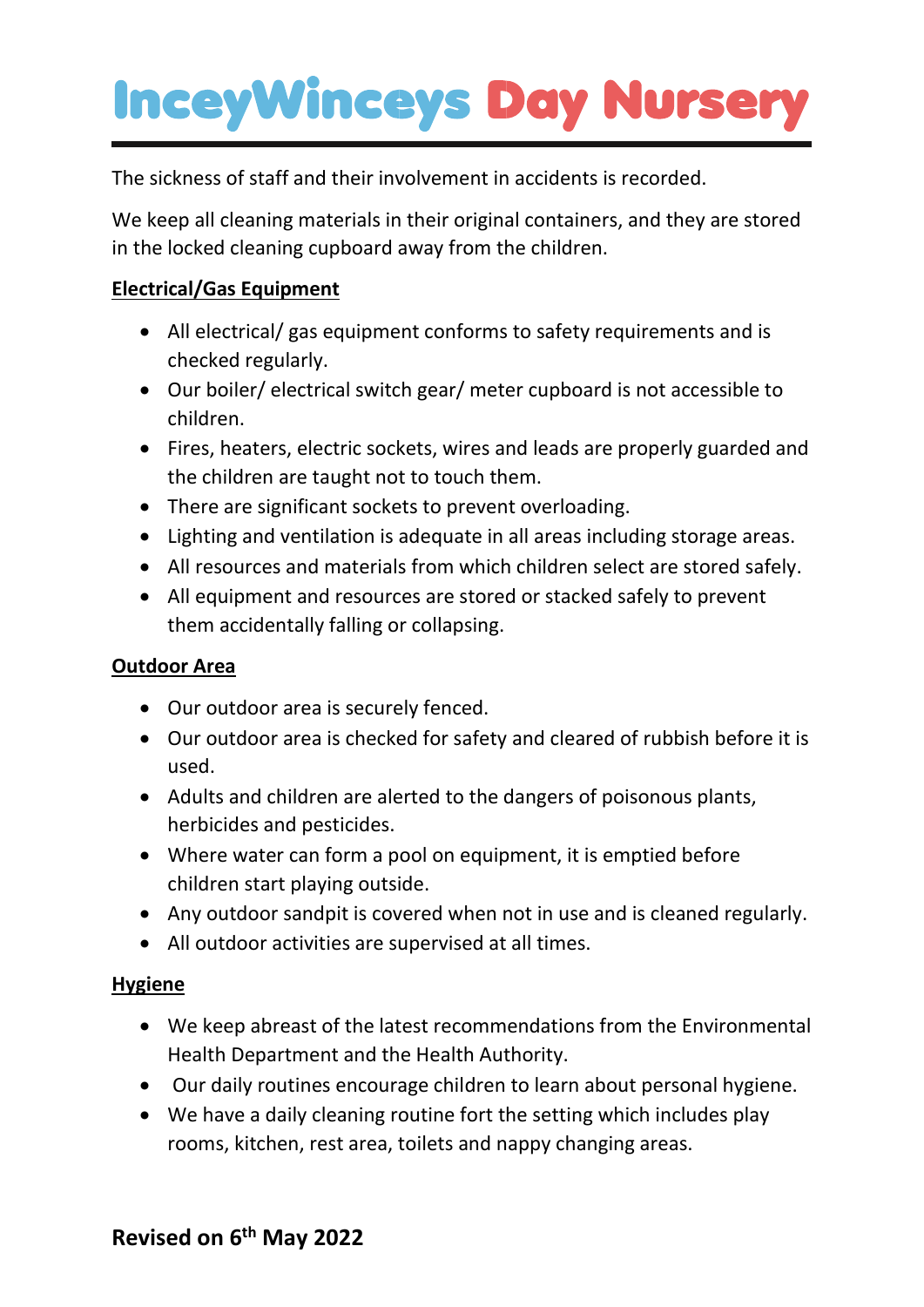## **InceyWinceys Day Nursery**

- We have a schedule for washing bedding and clothes, and cleaning toys and resources.
- The toilet areas have a high standard of hygiene including hand washing and drying facilities and a hygienic procedure of the disposal of nappies.
- We clean tables between activities.
- We clean toilets regularly, with different clothes and mops for the toilet areas to prevent cross contamination of germs.
- We wear protective clothing such as disposable gloves when appropriate.
- We provide tissues for all children.
- We ensure the individual use of flannels and towels.

### **Activities and Resources**

- Before purchase or loan, equipment and resources are checked to ensure they are safe for the ages and stages of the children currently attending the setting.
- The layout of equipment allows adults and children to move safely, and any dangerous items are repaired or discarded.
- All materials, including pant and glue, are non-toxic.
- Sand is clean and suitable for children's play.
- Physical play is constantly supervised.
- Children are taught how to handle and store tools safely.
- Children learn about health, safety and personal hygiene through the activities we provide and the routines we follow.
- Any faulty equipment is removed from use and is repaired. If it cannot be repaired it is discarded.
- Large pieces of equipment or furniture are discarded only with the consent of the manager or owner.

### **Risk Assessment**

At our setting we take steps to identify risks and do our best to eliminate or reduce them to the best of our ability. Our risk assessment process covers adults and children and includes:

• Checking for and noting hazards and risks, both indoors and outside, during actitivite and during outings.

## **Revised on 6 th May 2022**